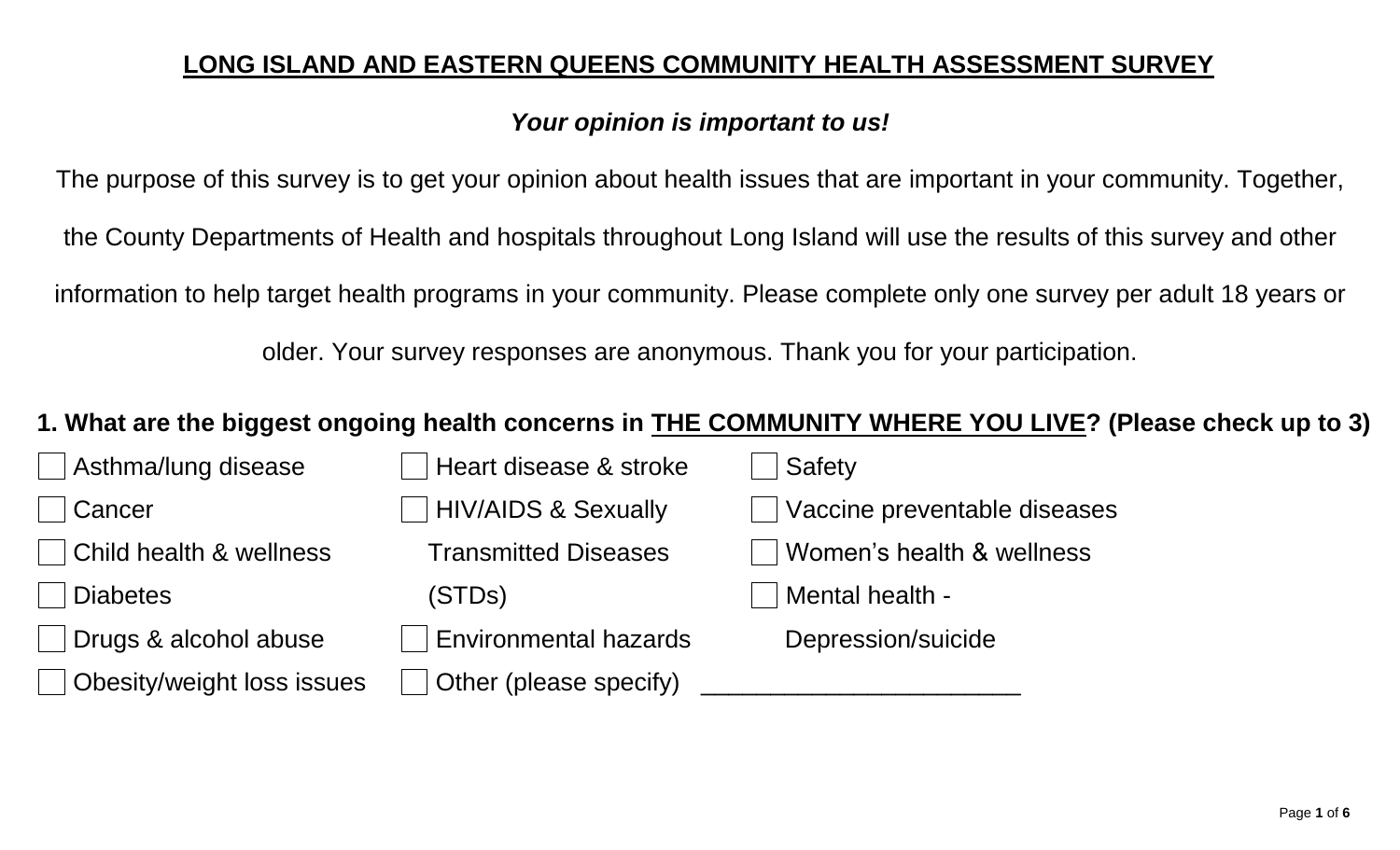# **2. What are the biggest ongoing health concerns for YOURSELF? (Please check up to 3)**

| Asthma/lung disease        | Heart disease & stroke       | Safety                       |
|----------------------------|------------------------------|------------------------------|
| Cancer                     | HIV/AIDS & Sexually          | Vaccine preventable diseases |
| Child health & wellness    | <b>Transmitted Diseases</b>  | Women's health & wellness    |
| <b>Diabetes</b>            | (STDs)                       | Mental health -              |
| Drugs & alcohol abuse      | <b>Environmental hazards</b> | Depression/suicide           |
| Obesity/weight loss issues | Other (please specify)       |                              |

### **3. What prevents you and your family from getting medical treatment? (Please check up to 3)**

| $\Box$ Cultural/religious beliefs                              |                              | $\sqrt{\frac{1}{100}}$ Lack of availability of doctors $\sqrt{\frac{1}{100}}$ Unable to pay co- pays/deductibles |
|----------------------------------------------------------------|------------------------------|------------------------------------------------------------------------------------------------------------------|
| $\Box$ Language barriers                                       | Transportation               | $\Box$ Don't know how to find doctors                                                                            |
| $\Box$ No insurance                                            | $\Box$ There are no barriers | Don't understand need to see a doctor                                                                            |
| Fear (e.g. not ready to face/ $\vert$   Other (please specify) |                              |                                                                                                                  |
|                                                                |                              |                                                                                                                  |

discuss health problem/immigration status)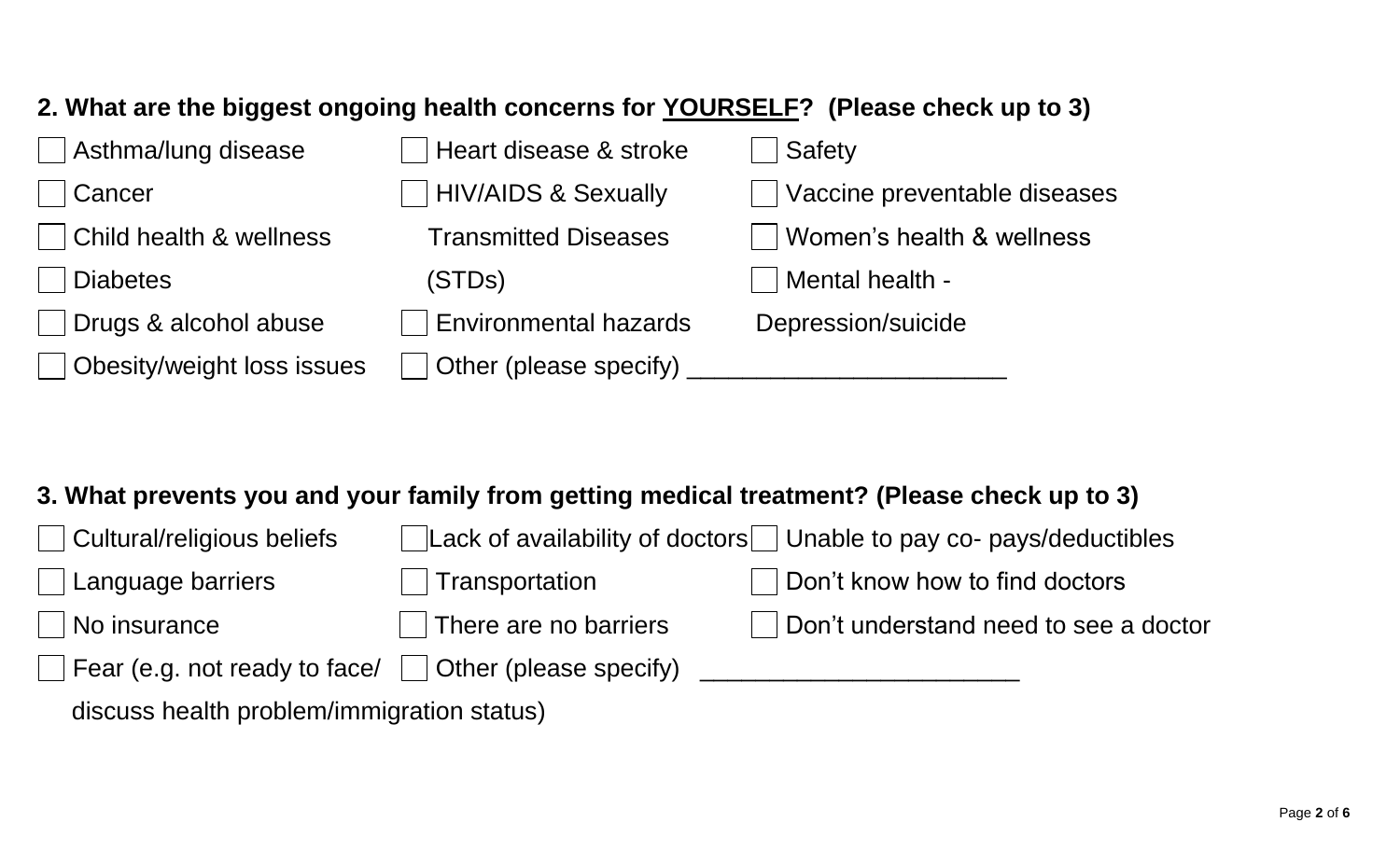#### **4. Which of the following is MOST needed to improve the health of your community? (Please check up to 3)**

| Clean air & water             | Mental health services | Smoking cessation programs |
|-------------------------------|------------------------|----------------------------|
| Drug & alcohol                | Recreation facilities  | Transportation             |
| rehabilitation services       | Safe worksites         | Job opportunities          |
| <b>Healthier food choices</b> | Safe childcare options | Weight loss programs       |
| Safe places to walk/play      | Other (please specify) |                            |

**5. What health screenings or education/information services are needed in your community?** 

| (Please check up to 3)     |                                |                              |
|----------------------------|--------------------------------|------------------------------|
| <b>Blood pressure</b>      | <b>Eating disorders</b>        | Mental health/depression     |
| Cancer                     | <b>Emergency preparedness</b>  | <b>Nutrition</b>             |
| Cholesterol                | Exercise/physical activity     | <b>Prenatal care</b>         |
| Dental screenings          | <b>Heart disease</b>           | Suicide prevention           |
| <b>Diabetes</b>            | <b>HIV/AIDS &amp; Sexually</b> | Vaccination/immunizations    |
| Drug and alcohol           | <b>Transmitted Diseases</b>    | Disease outbreak information |
| Importance of routine well | (STDs)                         |                              |
| checkups                   | Other (please specify)         |                              |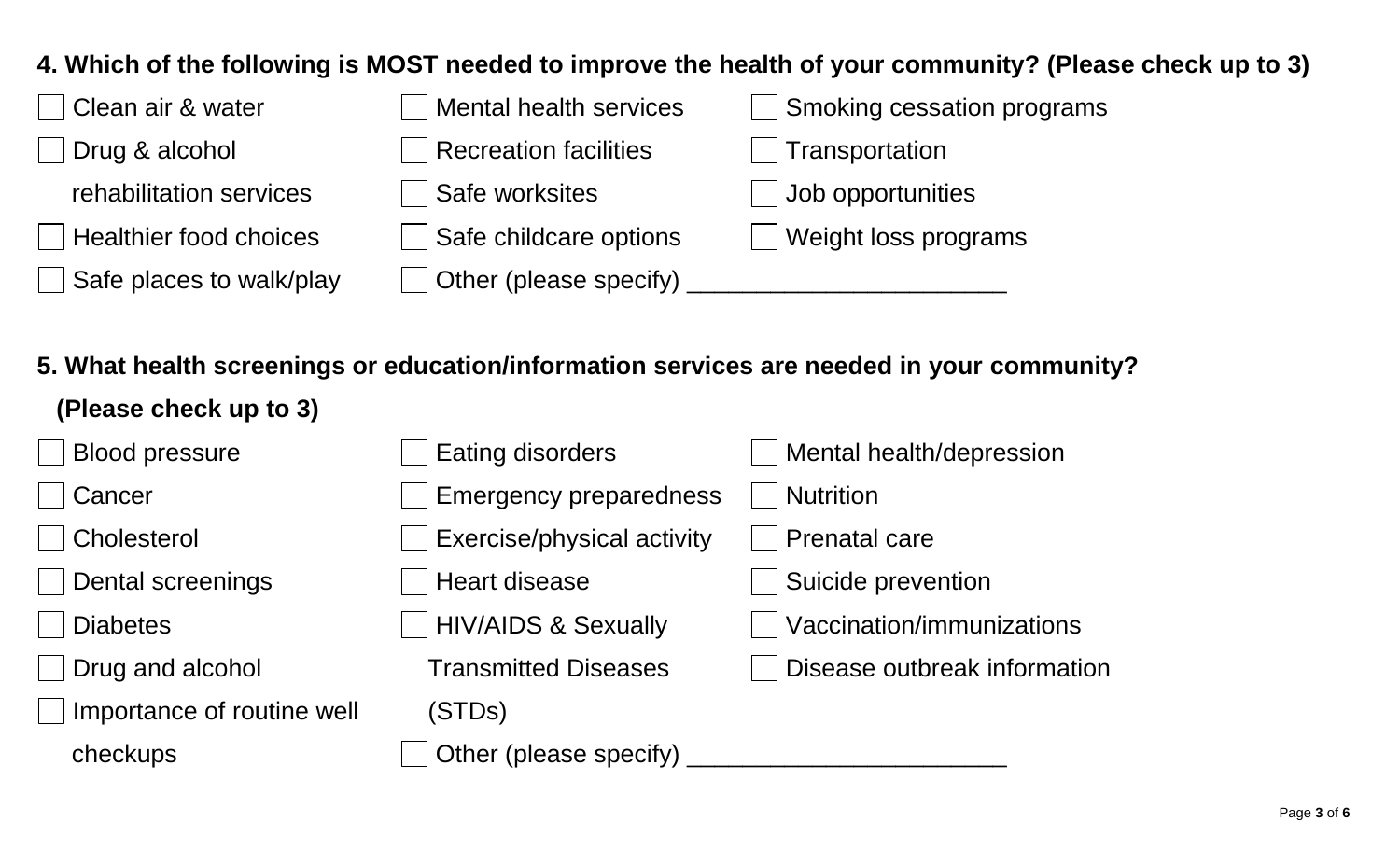#### **6. Where do you and your family get most of your health information? (Check all that apply)**

| Doctor/health professional | Library                       | Social Media (Facebook Twitter, etc.) |
|----------------------------|-------------------------------|---------------------------------------|
| Family or friends          | Newspaper/magazines           | <b>Television</b>                     |
| <b>Health Department</b>   | Radio                         | Worksite                              |
| Hospital                   | <b>Religious organization</b> | Other (please specify)                |
| Internet                   | School/college                |                                       |
|                            |                               |                                       |

*For statistical purposes only, please complete the following:* 

| I identify as:                                    | Male | Female                 | Other                   |
|---------------------------------------------------|------|------------------------|-------------------------|
| What is your age?                                 |      |                        |                         |
|                                                   |      |                        |                         |
|                                                   |      |                        |                         |
| What race do you consider yourself?               |      |                        |                         |
| White/Caucasian                                   |      | <b>Native American</b> | Multi-racial            |
| Black/African American     Asian/Pacific Islander |      |                        | Other (please specify): |

Are you Hispanic or Latino? Ves Mo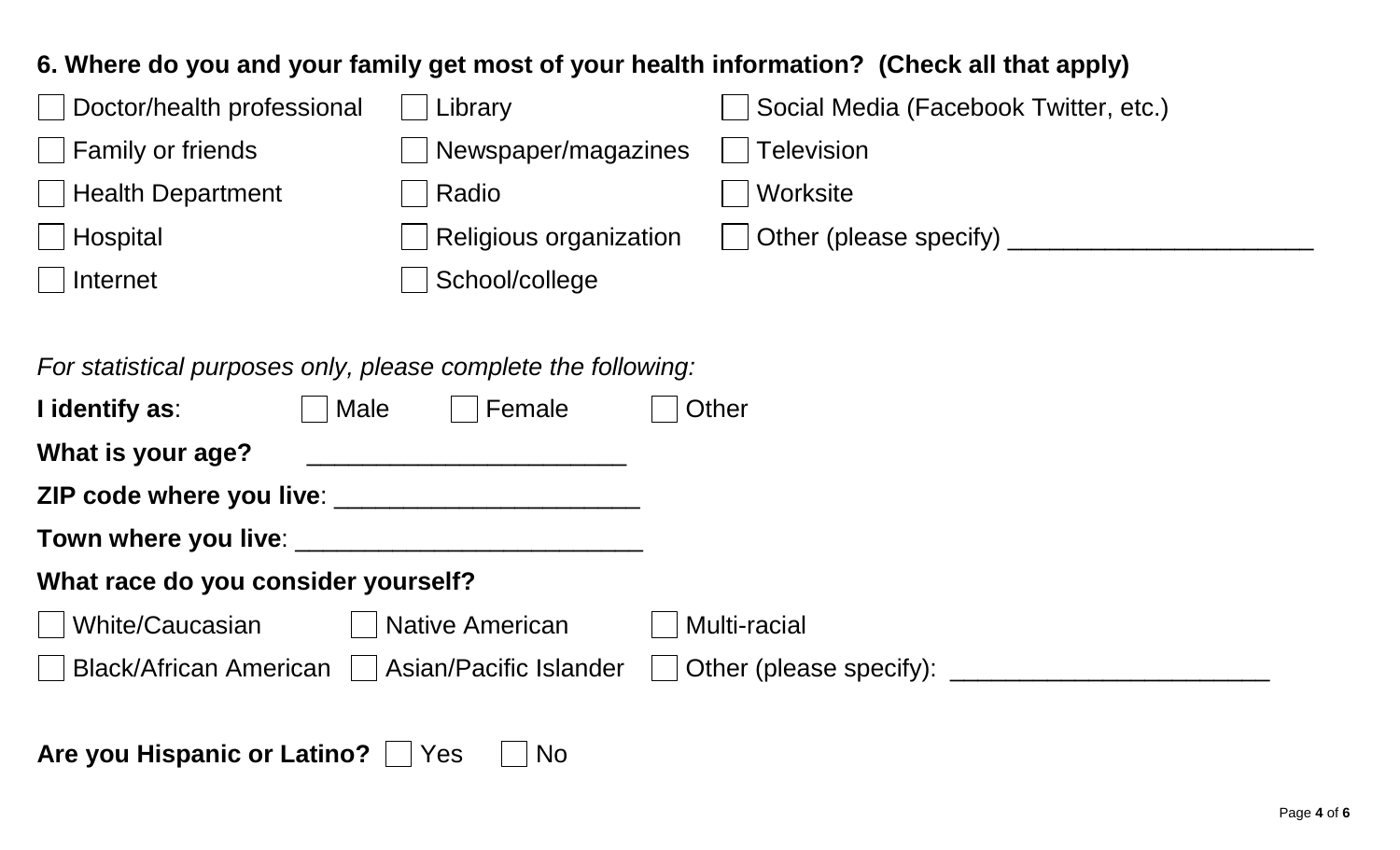#### **What language do you speak when you are at home (select all that apply)**

| $\Box$ English     | $\Box$ Portuguese $\Box$ Spanish $\Box$ Italian |              |       | Haitian Creole  | French Creole   |
|--------------------|-------------------------------------------------|--------------|-------|-----------------|-----------------|
| □ Chinese □ Korean |                                                 | <b>Hindi</b> | Farsi | <b>D</b> Polish | $\vert$   Other |

#### **What is your annual household income from all sources?**

| $\frac{1}{2}$ \$0-\$19,999     | $\vert$   \$20,000 to \$34,999  | $\sqrt{ }$ \$35,000 to \$49,999 |
|--------------------------------|---------------------------------|---------------------------------|
| $\frac{1}{50,000}$ to \$74,999 | $\vert$   \$75,000 to \$125,000 | Over \$125,000                  |

## **What is your highest level of education?**

| K-8 grade            | Technical school | Graduate school                |
|----------------------|------------------|--------------------------------|
| Some high school     | Some college     | Doctorate                      |
| High school graduate | College graduate | $\Box$ Other (please specify): |
|                      |                  |                                |

#### **What is your current employment status?**

| $\Box$ Employed for wa |  |
|------------------------|--|
|------------------------|--|

iges  $\Box$  Self-employed  $\Box$  Out of work and looking for work Student **Retired** Retired **Retired COUL** Out of work, but not currently looking

# **Military**